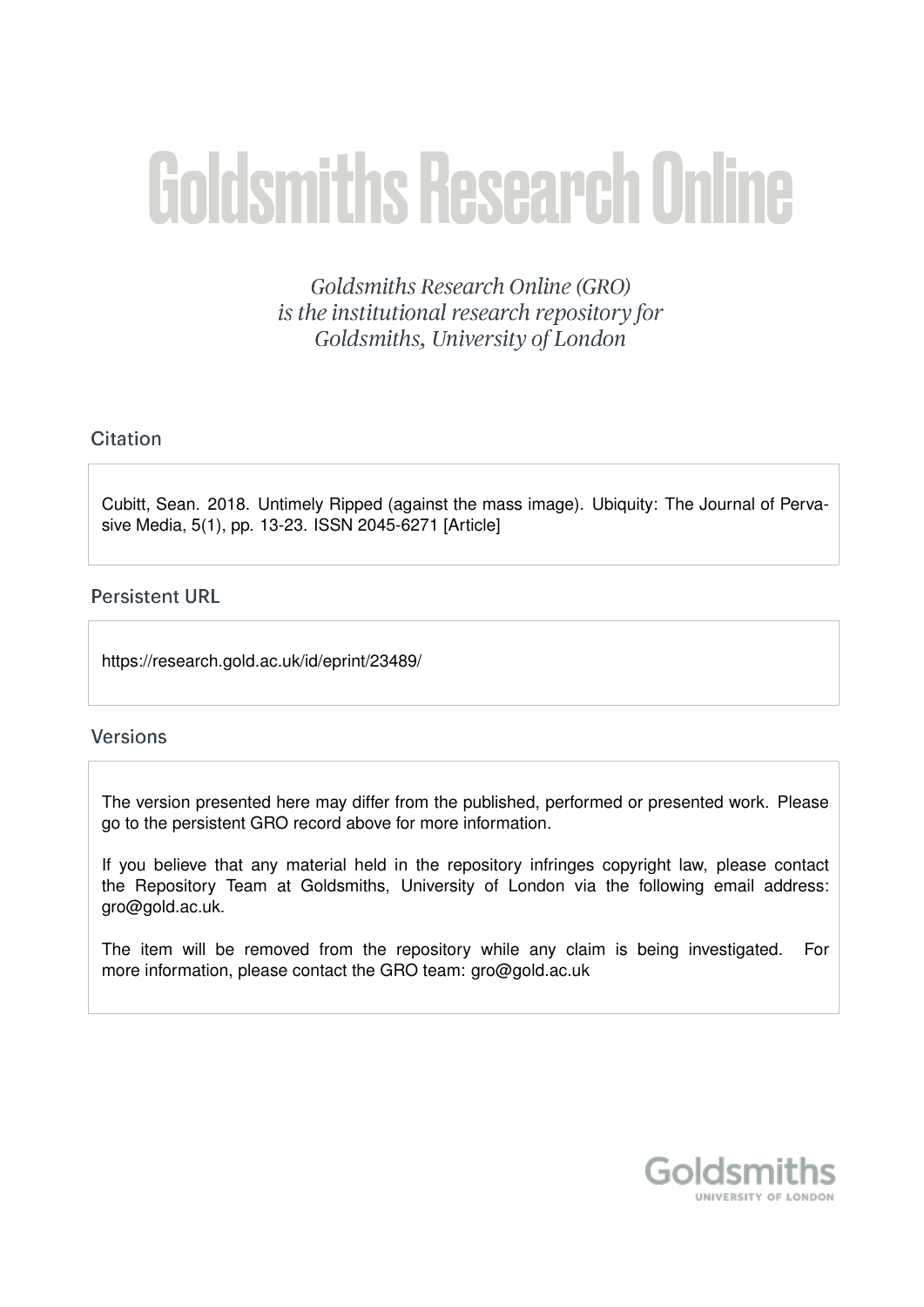### MACBETH

Let fall thy blade on vulnerable crests; I bear a charmed life, which must not yield, To one of woman born.

## **MACDUFF**

 Despair thy charm; And let the angel whom thou still hast served Tell thee, Macduff was from his mother's womb Untimely ripp'd.

# UNTIMELY RIPPED

# Sean Cubitt Transimage Conference | 1st – 3rd July 2016 | Plymouth: The Atemporal Image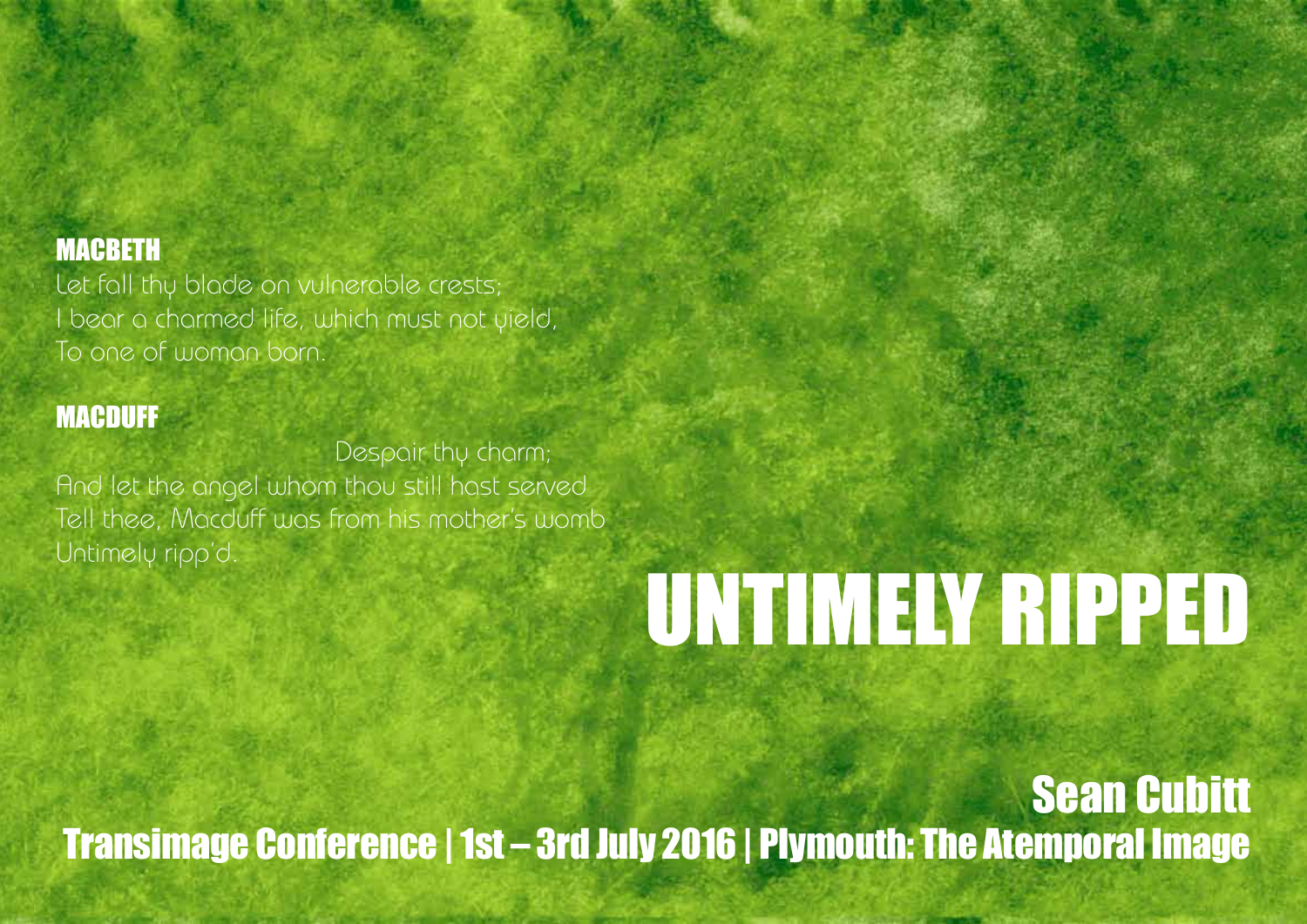

Master of the Playing Cards, The Nine of Beasts, c.1432-50, Southern Germany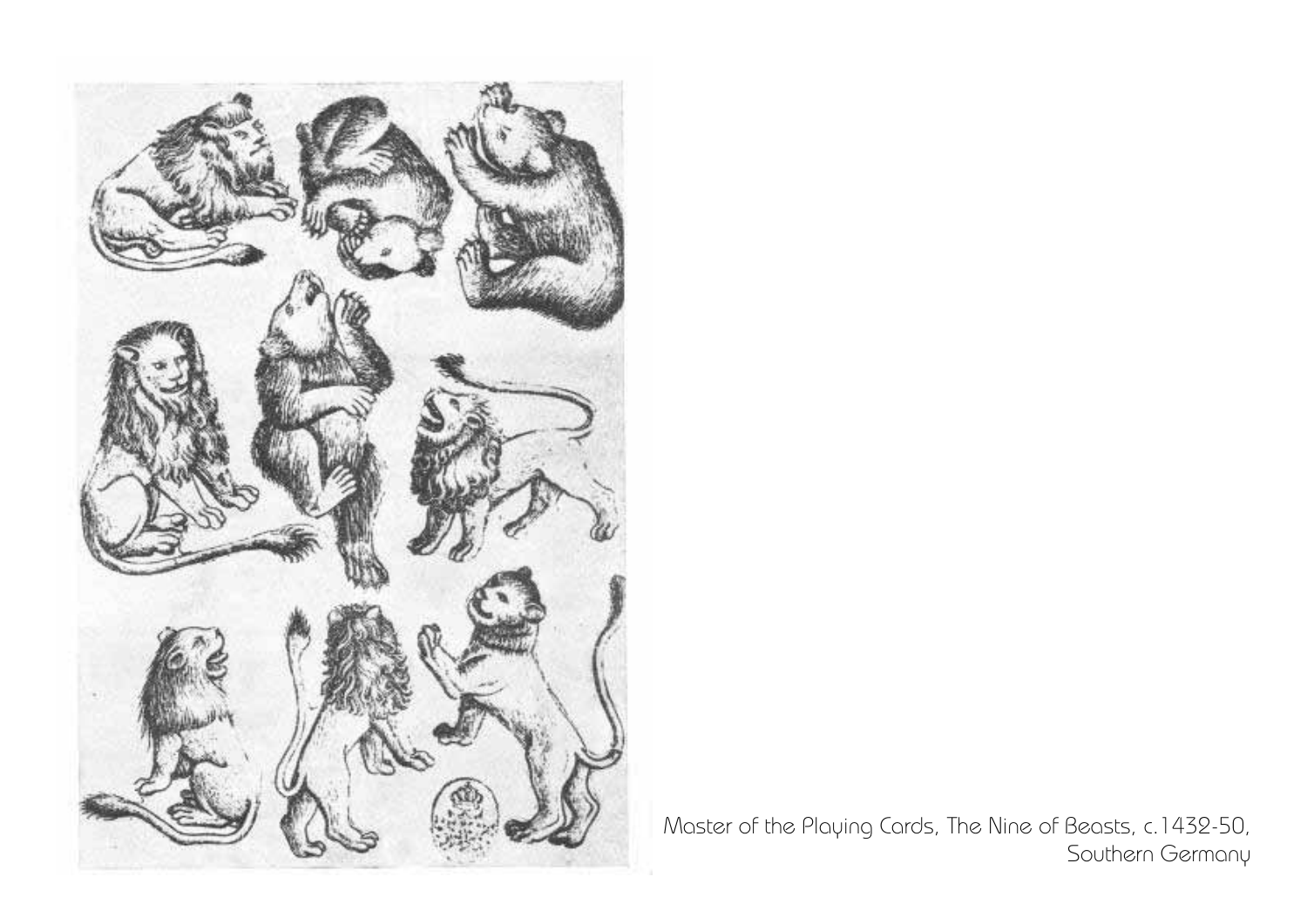First Wirephoto Ever Sent Is Herewith Reproduced in The Dallas News

"Rescued and rescuers in airplane disaster. This photograph was taken at Morehouseville, N.Y., just after the rescue party started back to civilization from a wrecked airliner in the Adirondacks. . . .

"The readers of The Dallas News this morning are viewing on this page the reproduction of a scene in New York State, more than 1700 miles from Dallas, showing the rescue of four persons after an airplane crash in the Adirondacks.

"… The photograph was transmitted to The News by wire starting at 2 a.m., photographically developed, manufactured into a zinc engraving, and sent to press a little more than an hour after the time the picture first clicked itself over the wire."

http://newyorkhistoryblog.org/2014/11/24/ adirondack-photos-made-associated-presshistory/

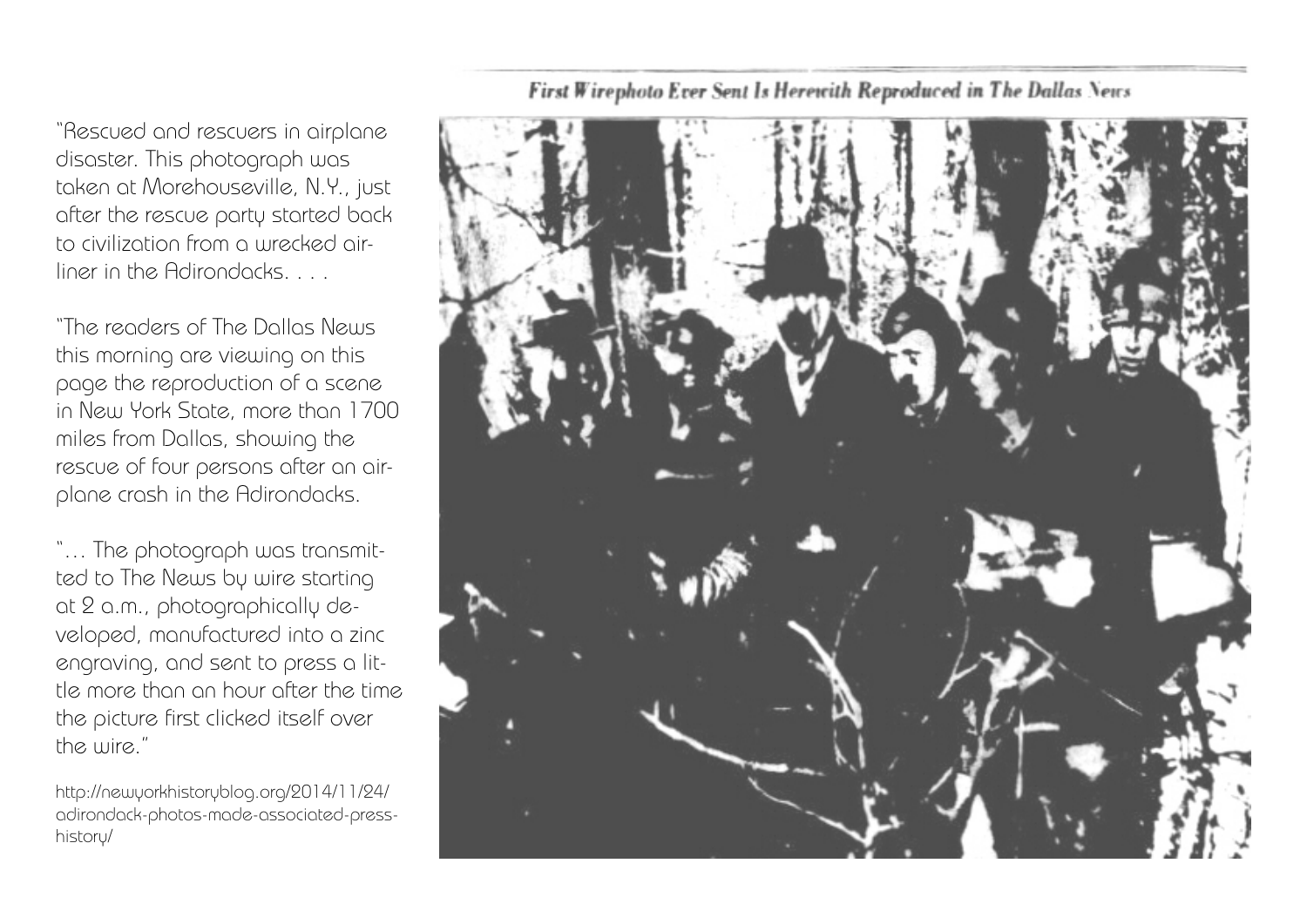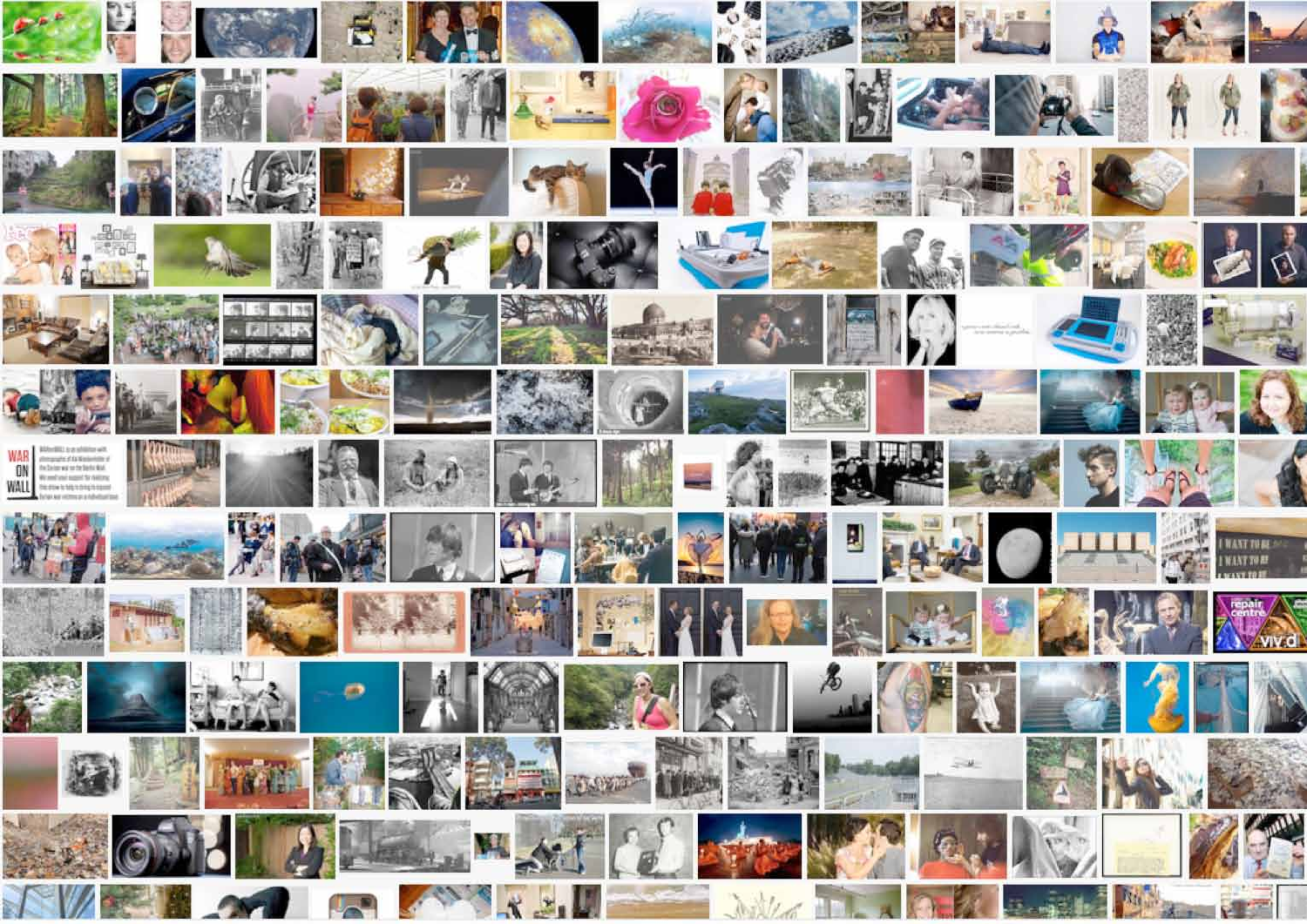### **Vending machine**

 **Hans Magnus Enzensberger** he puts four dimes into the slot he gets himself some cigarettes he gets cancer he gets apartheid he gets the king of greece federal state tax sales tax and excise he gets machine guns and surplus value free enterprise and positivism he gets a big lift big business big girls the big stick the great society the big bang the big puke king size extra size super size he gets more and more for his four dimes

but for a moment all the things he is getting himself disappear even the cigarettes he looks at the vending machine but he doesn't see it he sees himself for a fleeting moment and he almost looks like a man then very soon he is gone again with a little click there are his cigarettes he has disappeared he is gone buried under all the stuff he has gotten for his four dimes From Selected Poems, trans., Michael Hamburger (Bloodaxe Books, 1994).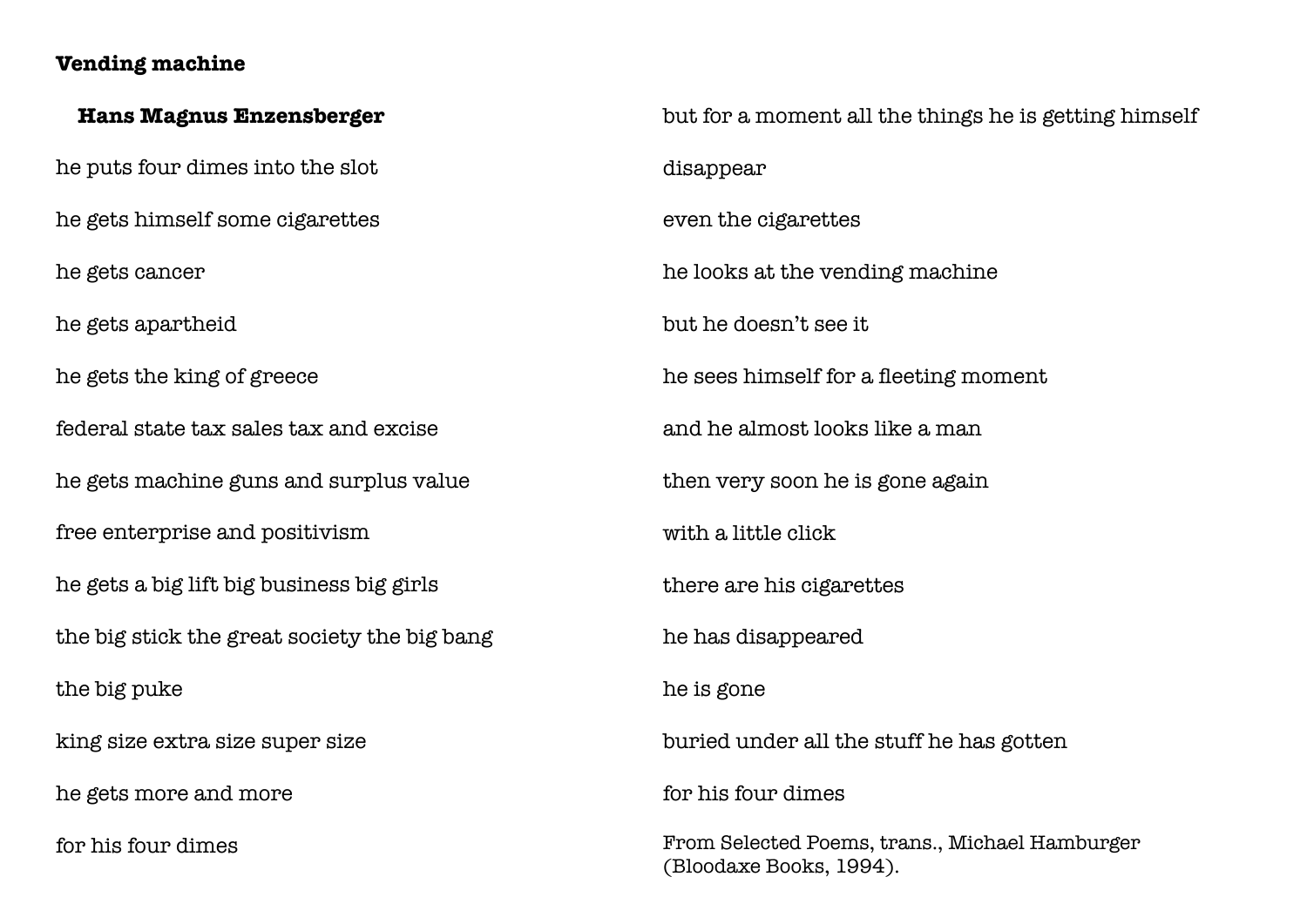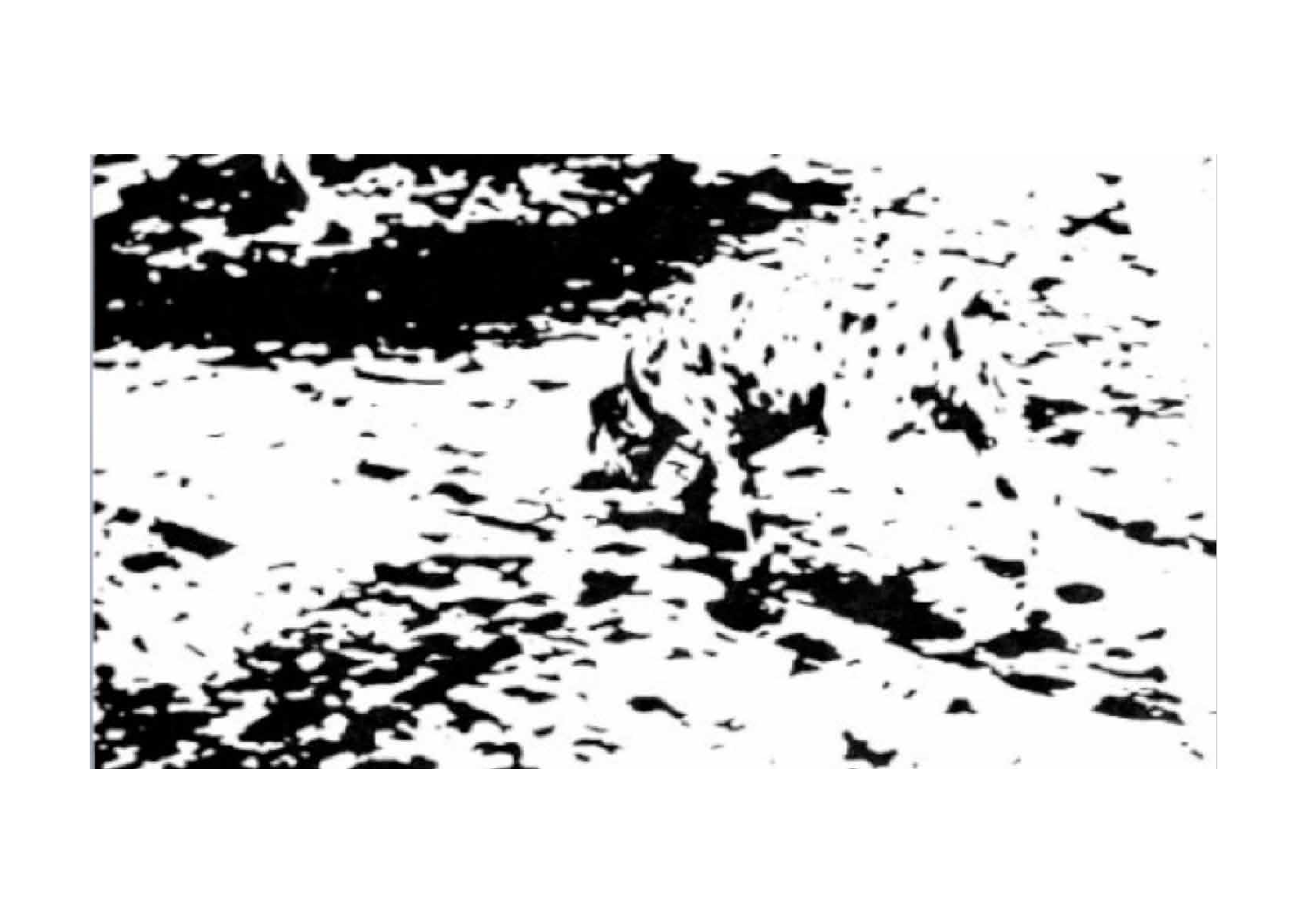

# Daro Montag, "This Earth" 2006

"This Earth" was created by burying five strips of colour film for a month in the soil near Montag's home in Cornwall, England. The detail views show a microscopic image of a section from one of the strips.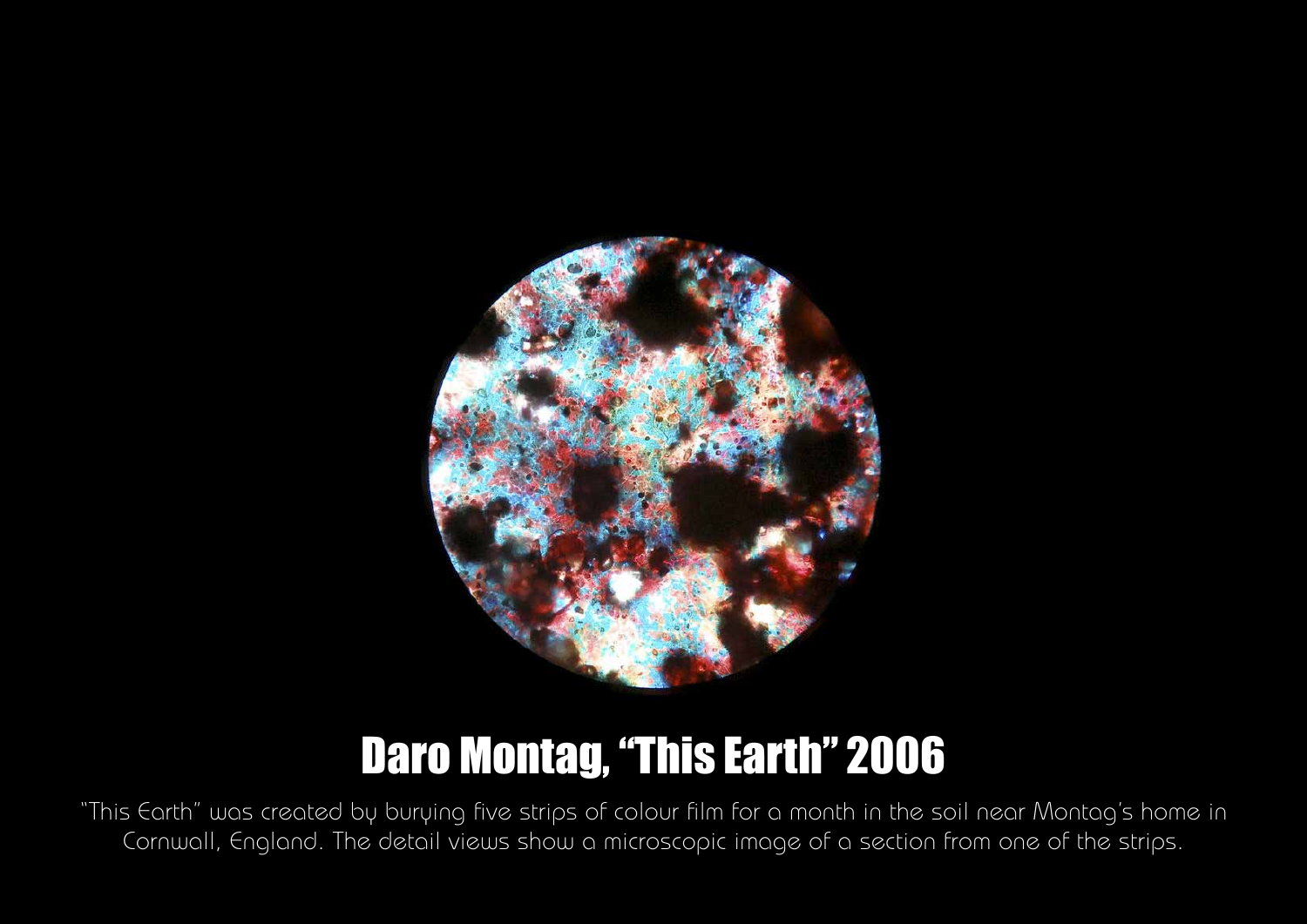

Louis and Auguste Lumière, Arrivée des Congressistes à Neuville-sur-Saône, 1895 http://www.dailymotion.com/video/x23llhq\_lumiere-arrivee-des-congressistes-a-neuville-sur-saone-1895\_shortfilms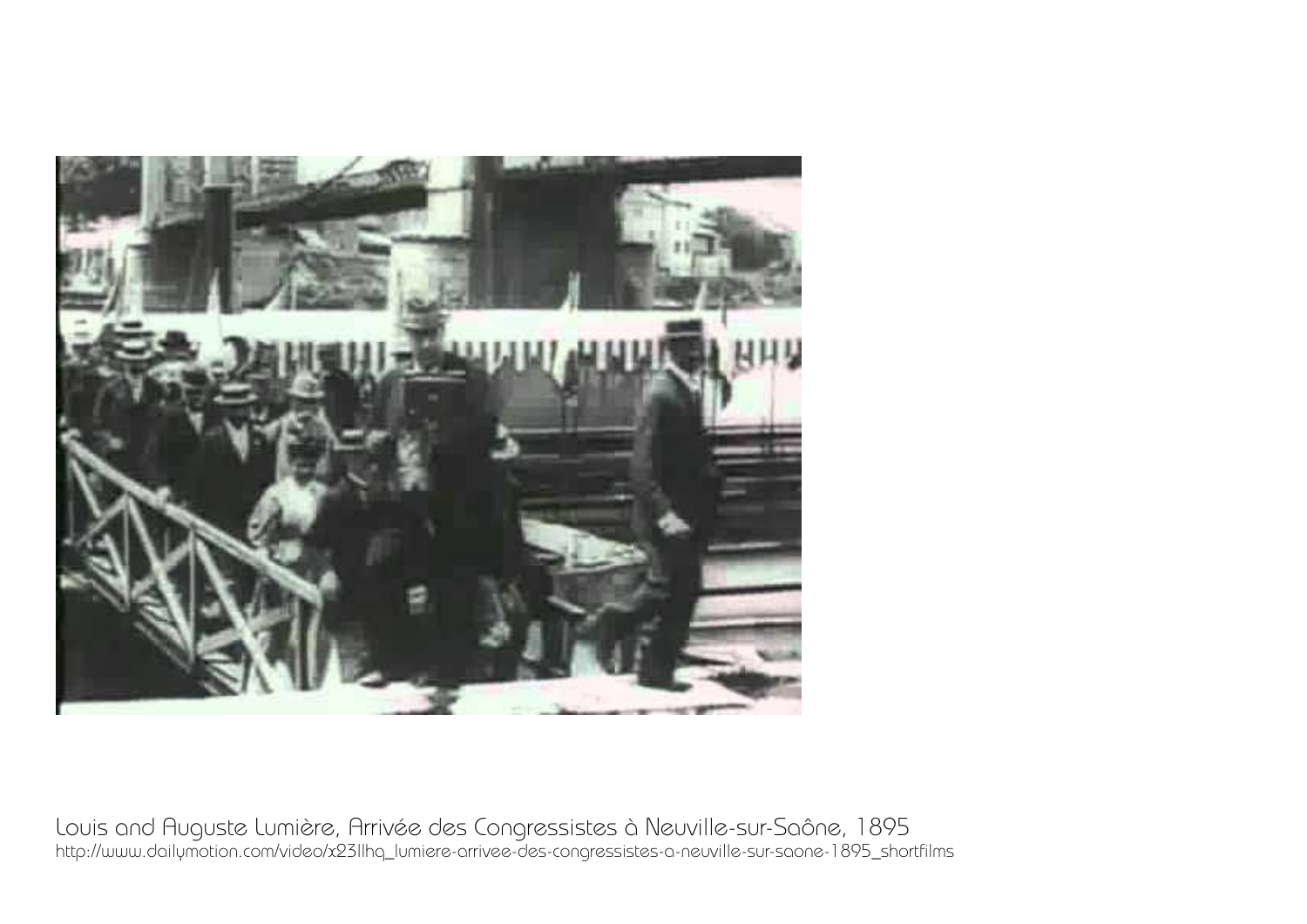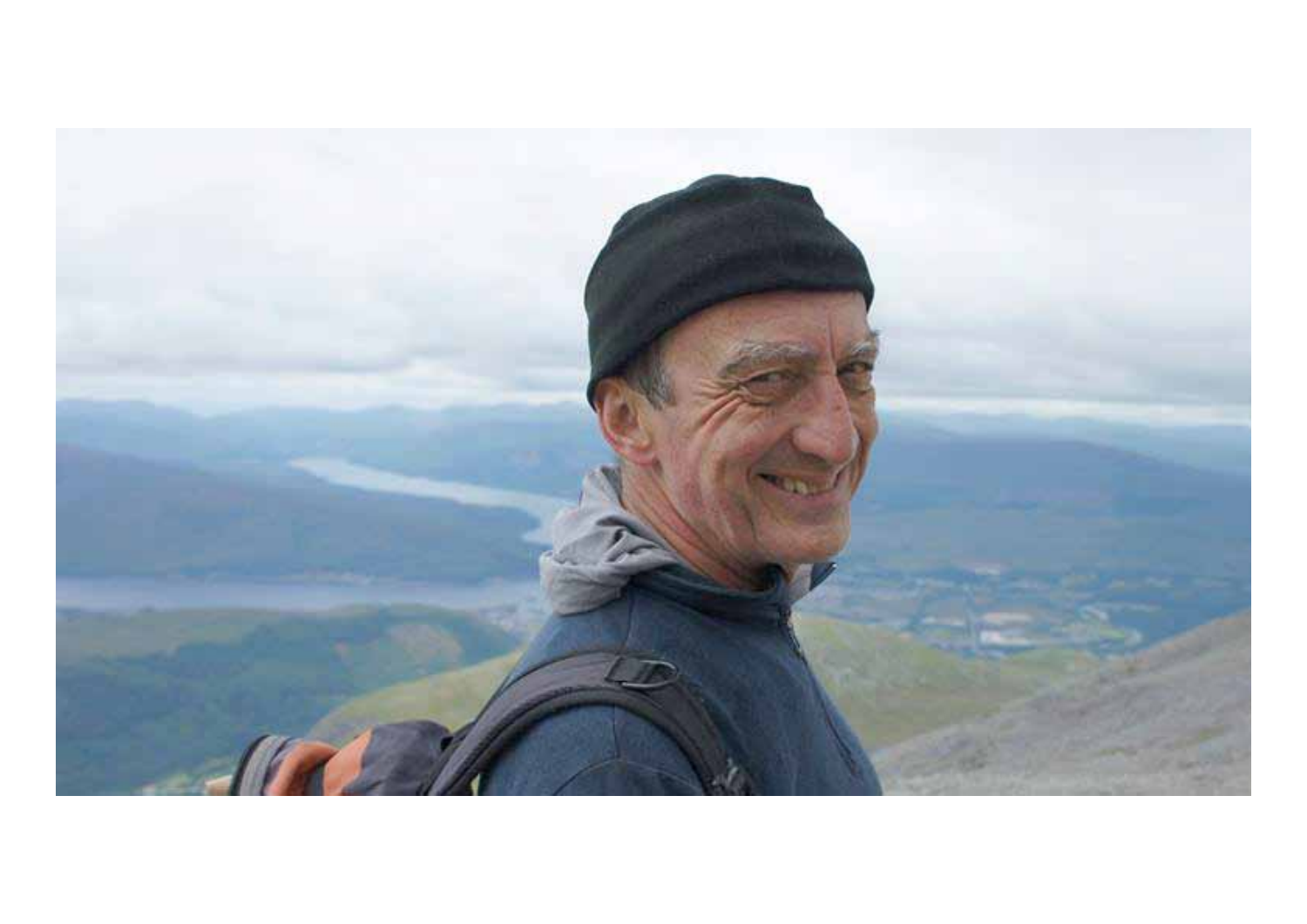'The unsolved antagonisms of reality return in artworks as immanent problems of form. This, not the insertion of objective elements, defines the relation of art to society'. (Adorno, Aesthetic Theory. 6)

'Artistic activity can only be discerned in a film as a process of purification of its own immanent non-artistic character' (Badiou, Infinte Thought, 92-3)

'what opens meaning and language is writing as the disappearance of natural presence' (Derrida, Of Grammatology, 159)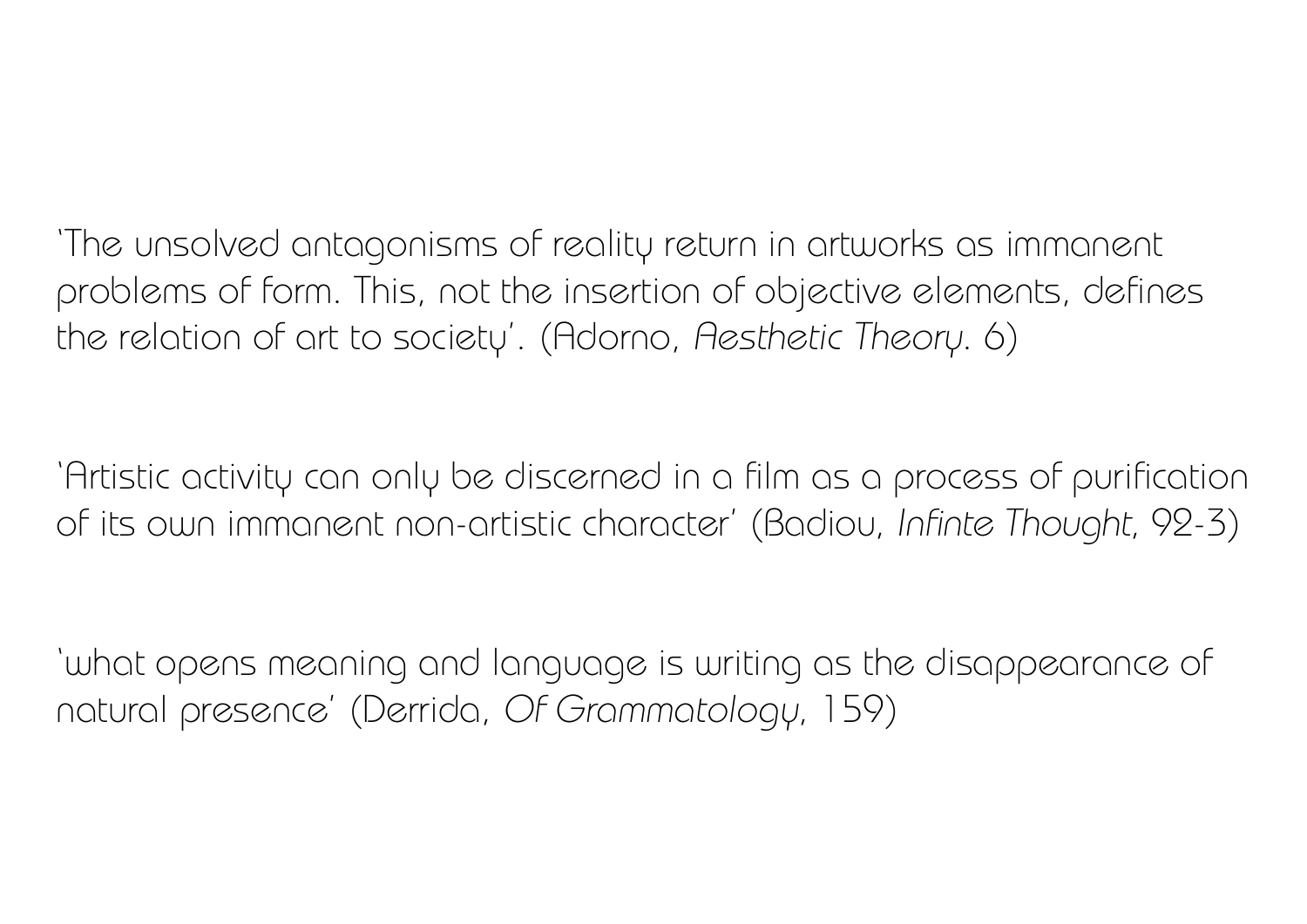

Source: Cisco IBSG, April 2011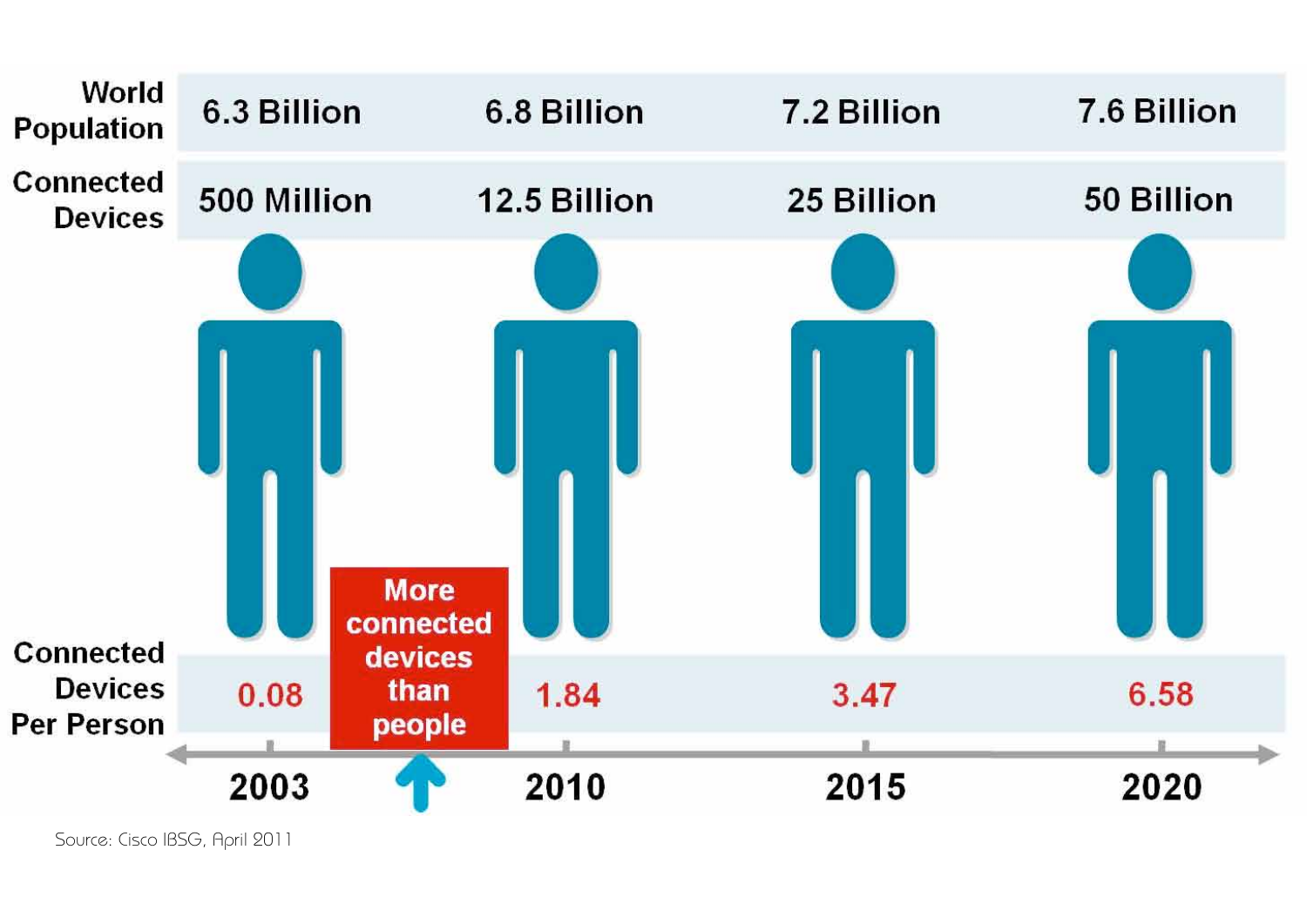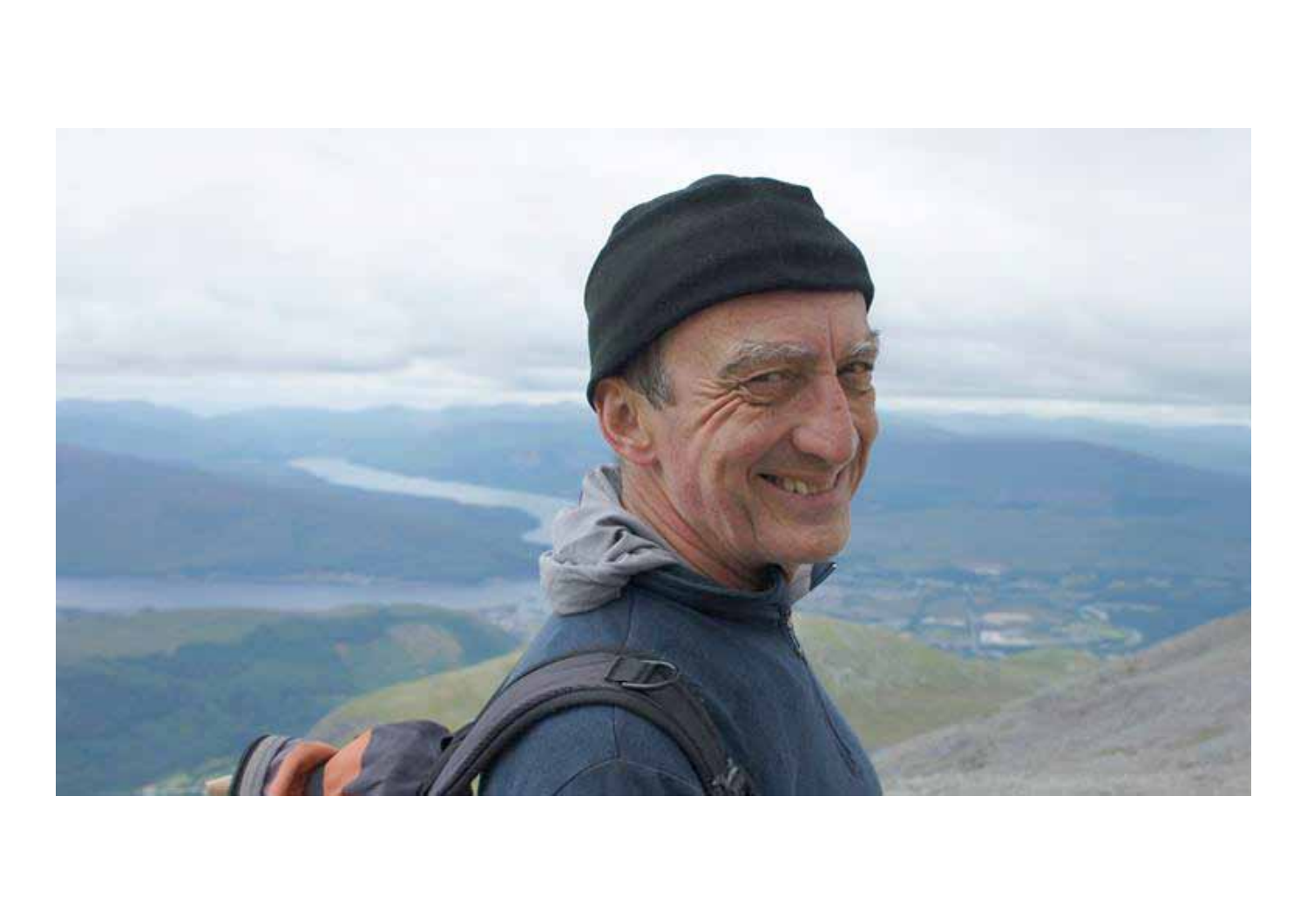